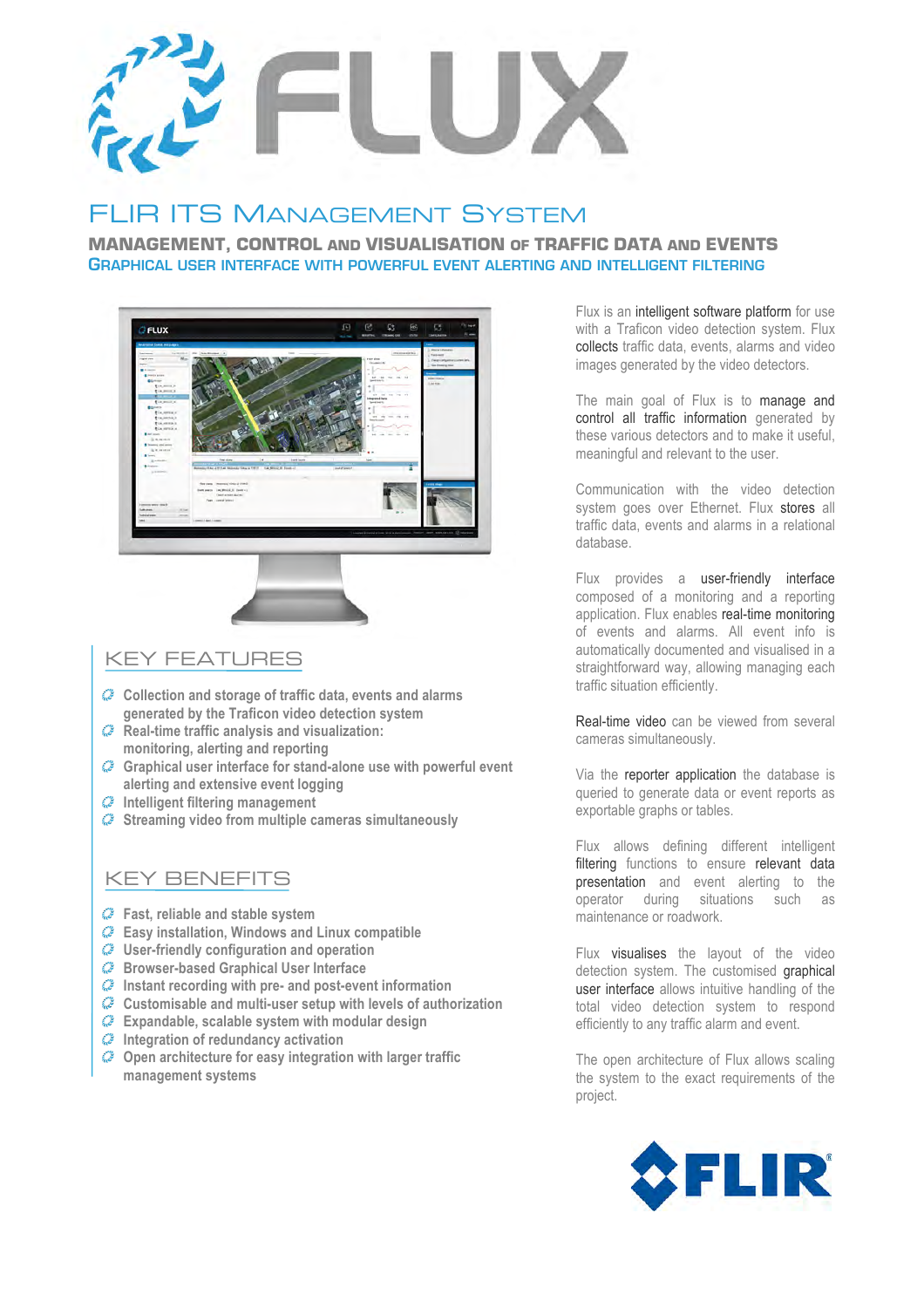## **BROWSER-BASED GRAPHICAL USER INTERFACE (GUI)**



The client of Flux is a web-based application. This means users only need a web-browser installed on their PC that is connected to the network of the video detection system to access the traffic management system.

This web-based zero-install GUI provides more flexibility and better manageability for all users because there is no requirement to install client code or software on the PC.

*Logon window on the homepage of Flux*

#### **REAL-TIME TRAFFIC MONITORING**



Flux enables real-time monitoring of events and real time traffic data. Traffic and technical events are automatically visualized and documented with their status, a camera image, all event info and an incident movie.

#### **EVENT RECORDING AND IMMEDIATE REPLAY**

As Flux is used to store and collect data, events AND video, an operator can immediately retrieve these recorded video sequences comprehending pre- and post-incident images. This direct visual information is not only extremely valuable for the operator to take all necessary actions in case of an incident but also for traffic analysis and evaluation afterwards.

#### **POWERFUL EVENT ALERTING AND INTELLIGENT FILTERING**

To ensure relevant event alerting Flux allows maximum flexibility by the implementation of advanced filters. A filter is a set of inhibitions to be launched for a group of cameras. Each inhibition is characterised by events that must be filtered on one or more detection zones. These filters can be triggered directly from the Flux user interface, automatically from digital inputs from the video detection system or the built-in Flux scheduler or remotely from a larger management system.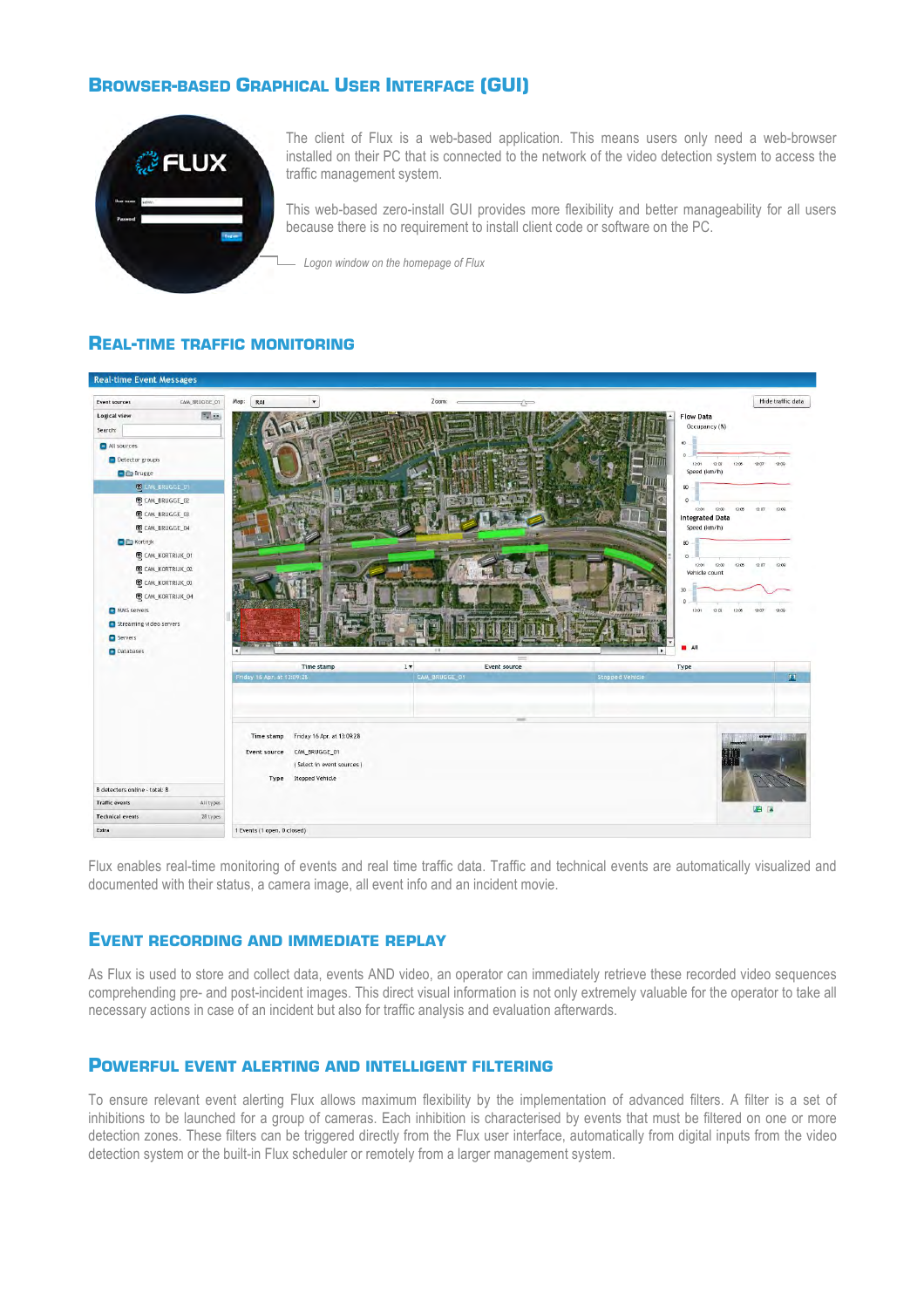## **INTUITIVE DRAG-AND-DROP SIMPLICITY**

Flux enables an intuitive and straightforward setup of the graphical user interface. Elements (e.g. camera icons) are added to the central map image via drag-and-drop. The result is a customised GUI for the operator.

## **STREAMING GRID MODE**



Via the streaming grid mode, and its underlying Imux streaming video server, real-time video can be viewed from several cameras simultaneously. This allows the user to have a perfect overview of different consecutive cameras.

### **REPORTING TOOL**

| <b>Reporting</b>                                                                              |                                                  |                                                          |                                                 |
|-----------------------------------------------------------------------------------------------|--------------------------------------------------|----------------------------------------------------------|-------------------------------------------------|
| <b>Jo Integrated Data Report</b><br>Event report                                              | <b>R</b> Flow Data Report                        |                                                          |                                                 |
| <b>Flow Data Report 1</b><br>$\overline{\omega}$                                              |                                                  |                                                          |                                                 |
| <b>Event sources</b>                                                                          |                                                  |                                                          | 囪<br>u.                                         |
| All sources<br>Detector groups<br><b>OBIL</b> Brugge<br>图 Kortrijk<br>e G<br>MMS servers<br>۰ | Speed (km/h) - CAM_KORTRUK_01<br>120<br>80<br>40 | Speed (km/h) - CAM_KORTRJK_02                            |                                                 |
| Streaming video servers<br>o                                                                  | $\mathbf{0}$<br>7.00<br>12,00<br>15:00           | 10:00<br>21:00<br>0.00<br>9.00.<br>12:00<br>1,00<br>0.00 | 15:00<br>21:00<br>15:00<br>0.05<br>1.00<br>6.00 |
|                                                                                               | Time                                             | Source<br>1.4                                            | Speed (km/h)                                    |
|                                                                                               | 01/12/2010 19h.                                  | CAM KORTRIJK 02                                          | 55.36                                           |
|                                                                                               | 01/12/2010 19h.                                  | CAM_KORTRIJK_01                                          | 95.63                                           |
| <b>Integration interval</b>                                                                   | 01/12/2010 20h.                                  | CAM_KORTRIJK_02                                          | 61.2                                            |
| Time span                                                                                     | 01/12/2010 20h.                                  | CAM_KORTRIJK_01                                          | 98.03                                           |
|                                                                                               | 01/12/2010 21h                                   | CAM_KORTRIJK_02                                          | 65.32                                           |
| Data Type                                                                                     | ٠<br>01/12/2010 21h.                             | CAM_KORTRIJK_01                                          | 101.22<br>×                                     |

Flux has a dedicated reporter application to generate data and event reports by querying the database where all traffic data and events are stored. Traffic data reports are available as exportable graphs or tables.